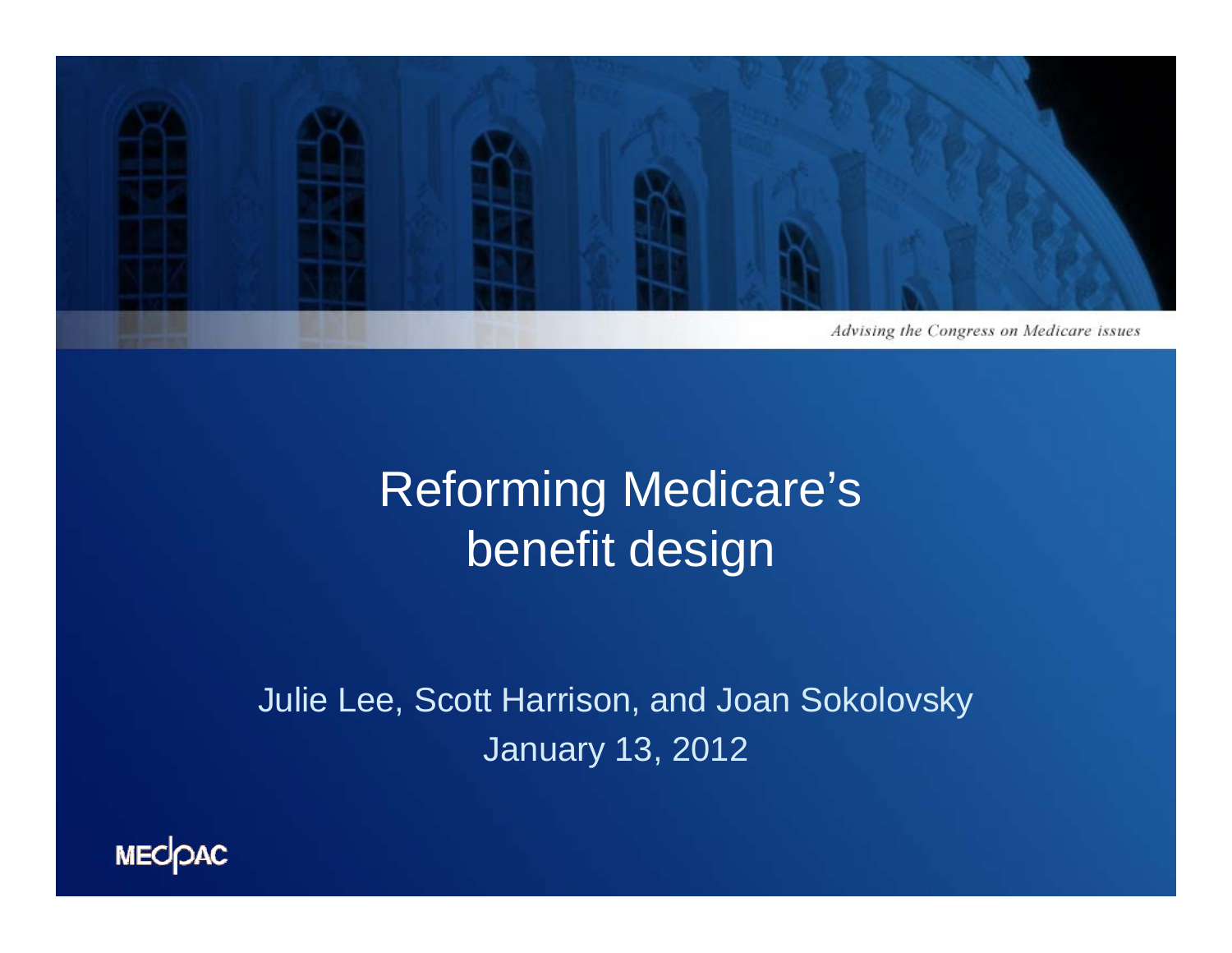### Goals for today's presentation

- Work toward draft recommendations in spring
- **Define the key characteristics of the new** benefit design
- **Address policy questions relative to** implementing new benefit design

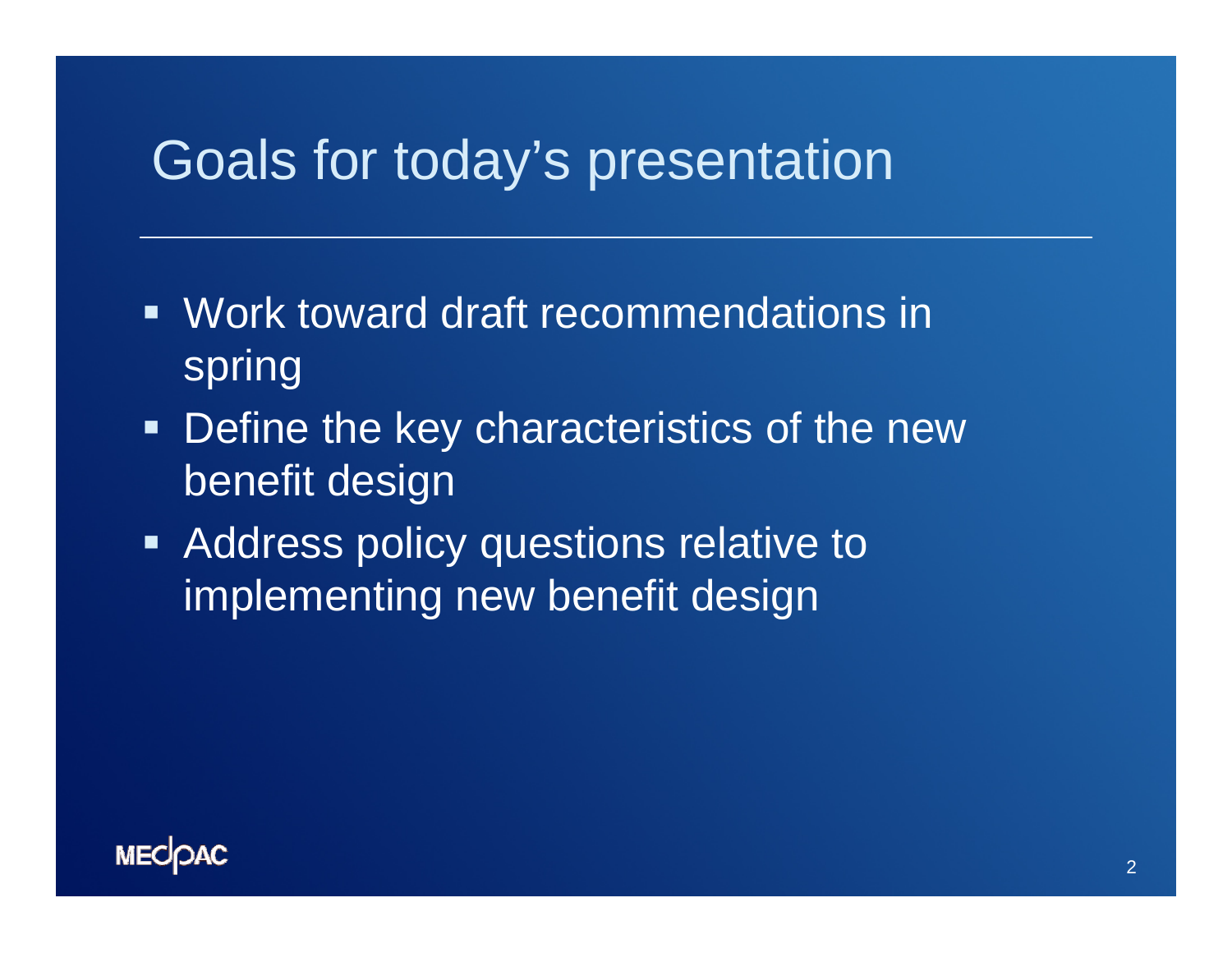# Objectives for reforming Medicare's benefit design

- Reduce beneficiaries' exposure to risk of unexpectedly high out-of-pocket spending
- Require some cost sharing to discourage use of lower-value services
- **Be mindful of effects on low-income** beneficiaries and those in poor health

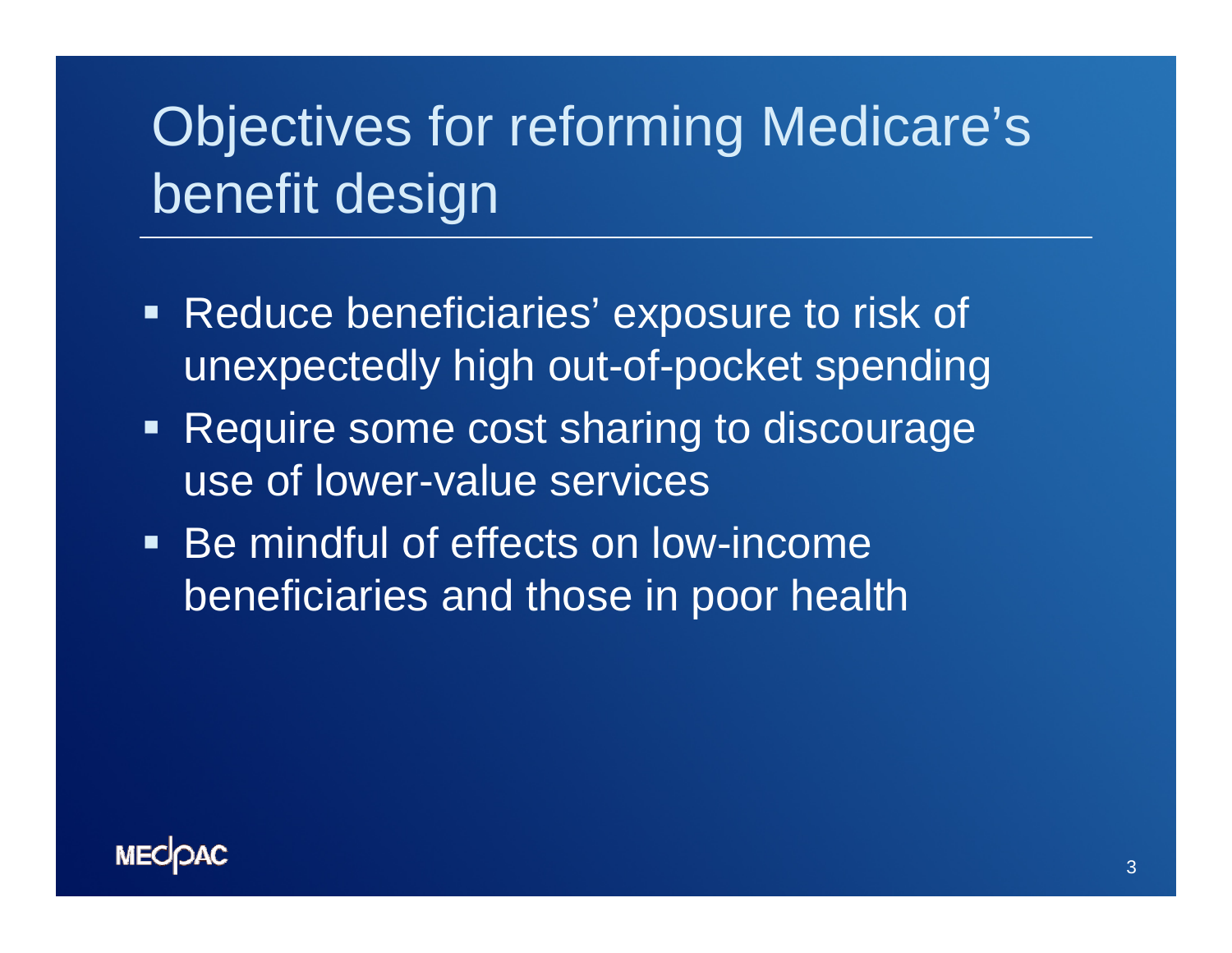### Review of previous presentations

- $\blacksquare$  Began with 3 alternative benefit packages
	- 1) OOP maximum of \$5000
	- 2) Combined deductible for Part A and Part B services
	- 3) Copayments by type of service
- Combined beneficiary liability–neutral package with 3 options related to supplemental coverage
	- 1) Remaining unchanged
	- 2) Not allowed to fill in any cost sharing
	- 3) Not allowed to fill in the deductible but can fill in 50% of copayments

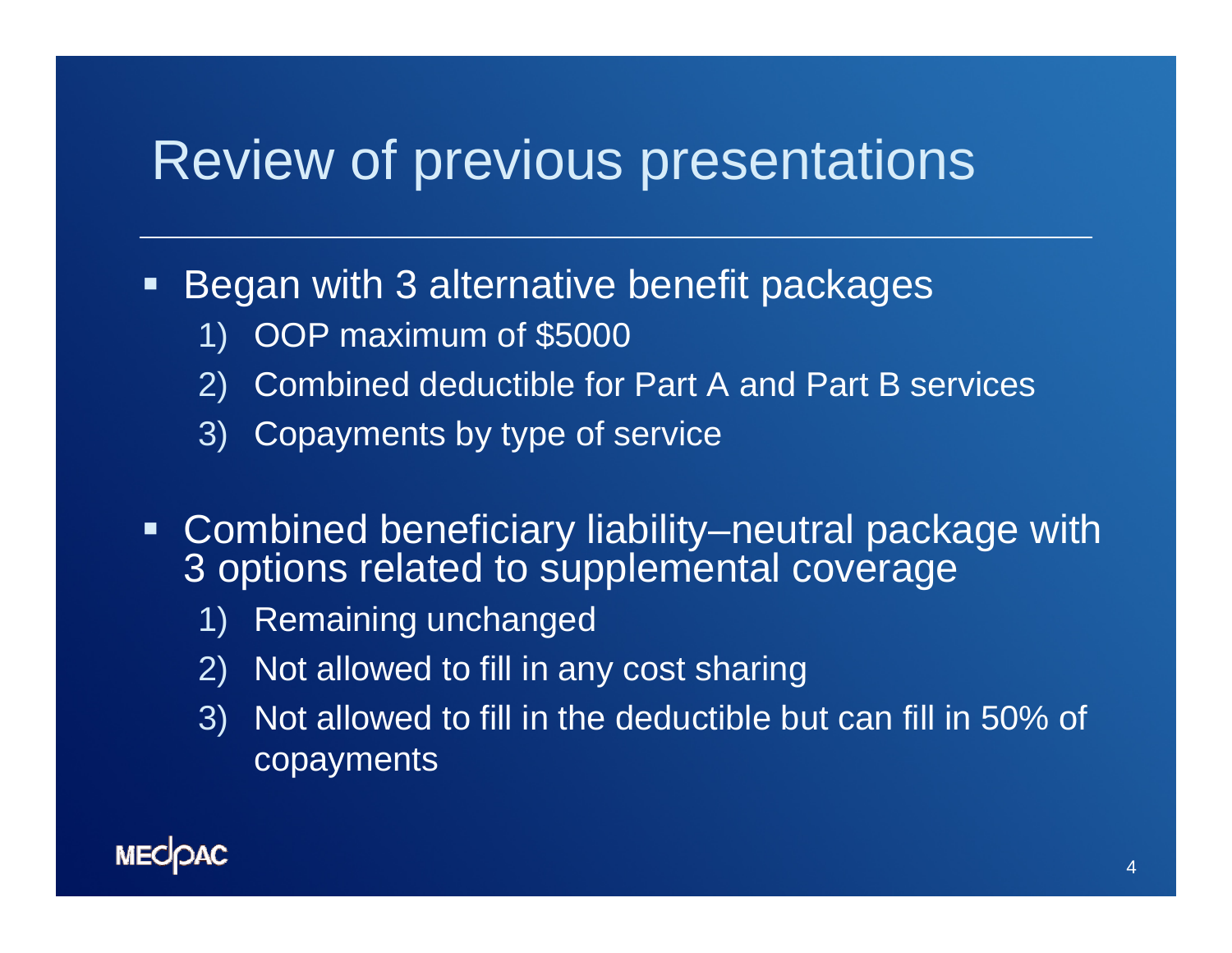### Outline of today's presentation

#### **Review illustrative FFS benefit packages**

- **Keep aggregate beneficiary cost-sharing liability** the same (program spending would increase)
- Keep Medicare program spending the same (beneficiary cost sharing would increase)
- **Discuss excise tax on supplemental** insurance

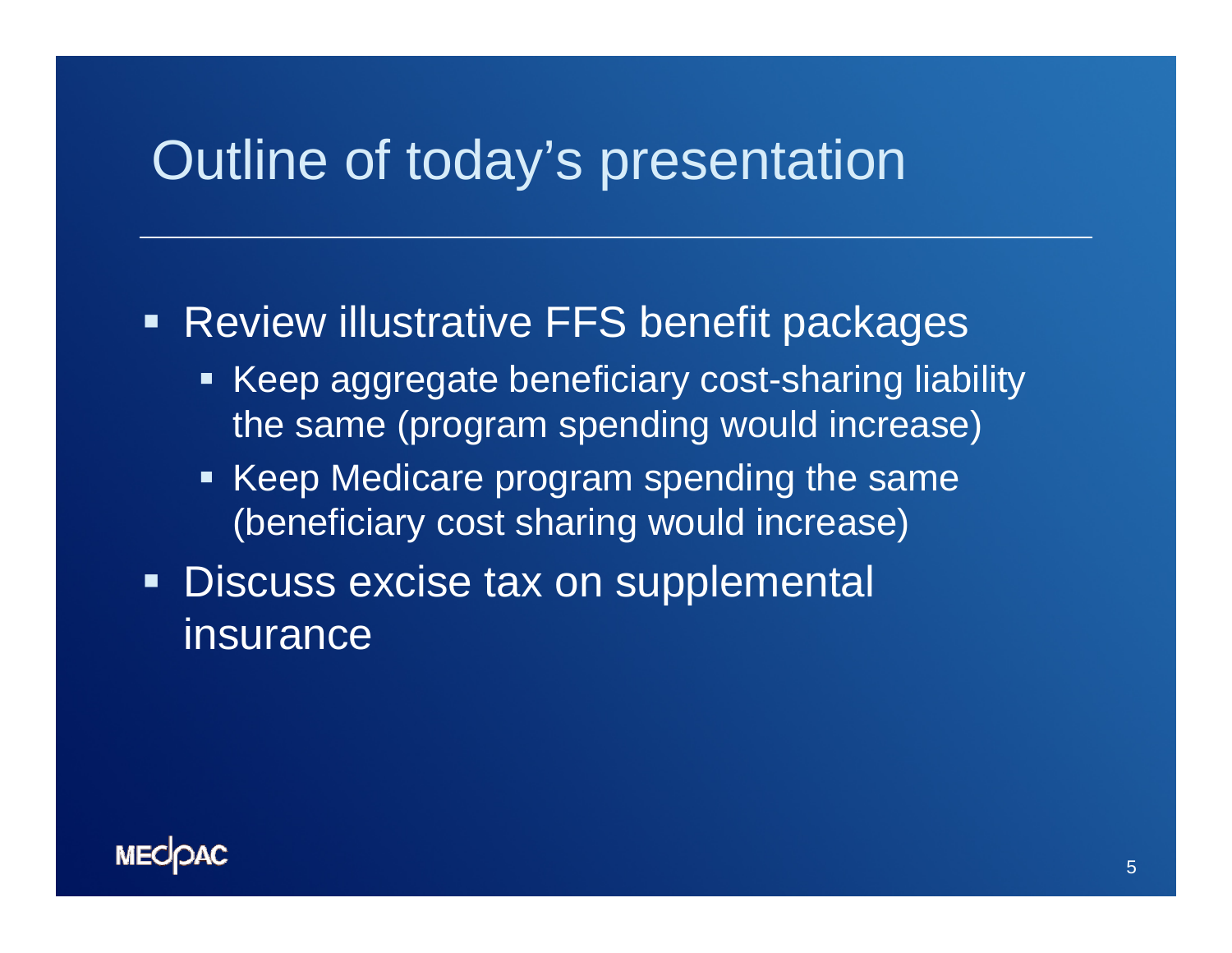## Redesigned FFS benefit package

| Design elements               | <b>Medicare Advantage-like</b><br>package from November |
|-------------------------------|---------------------------------------------------------|
| OOP maximum                   | \$5000                                                  |
| A & B deductible              | \$750                                                   |
| Hospital (per stay)           | \$600                                                   |
| Physician (per visit)         | \$25                                                    |
| <b>Outpatient (per visit)</b> | \$100                                                   |
| SNF (per day)                 | \$100                                                   |
| <b>DME</b>                    | 20%                                                     |
| Hospice                       | $0\%$                                                   |
| Home health                   | $5\%$ <sup>*</sup>                                      |

Note: We modeled the \$150 copayment considered by the Commission as a 5% coinsurance on home health services for simplicity.

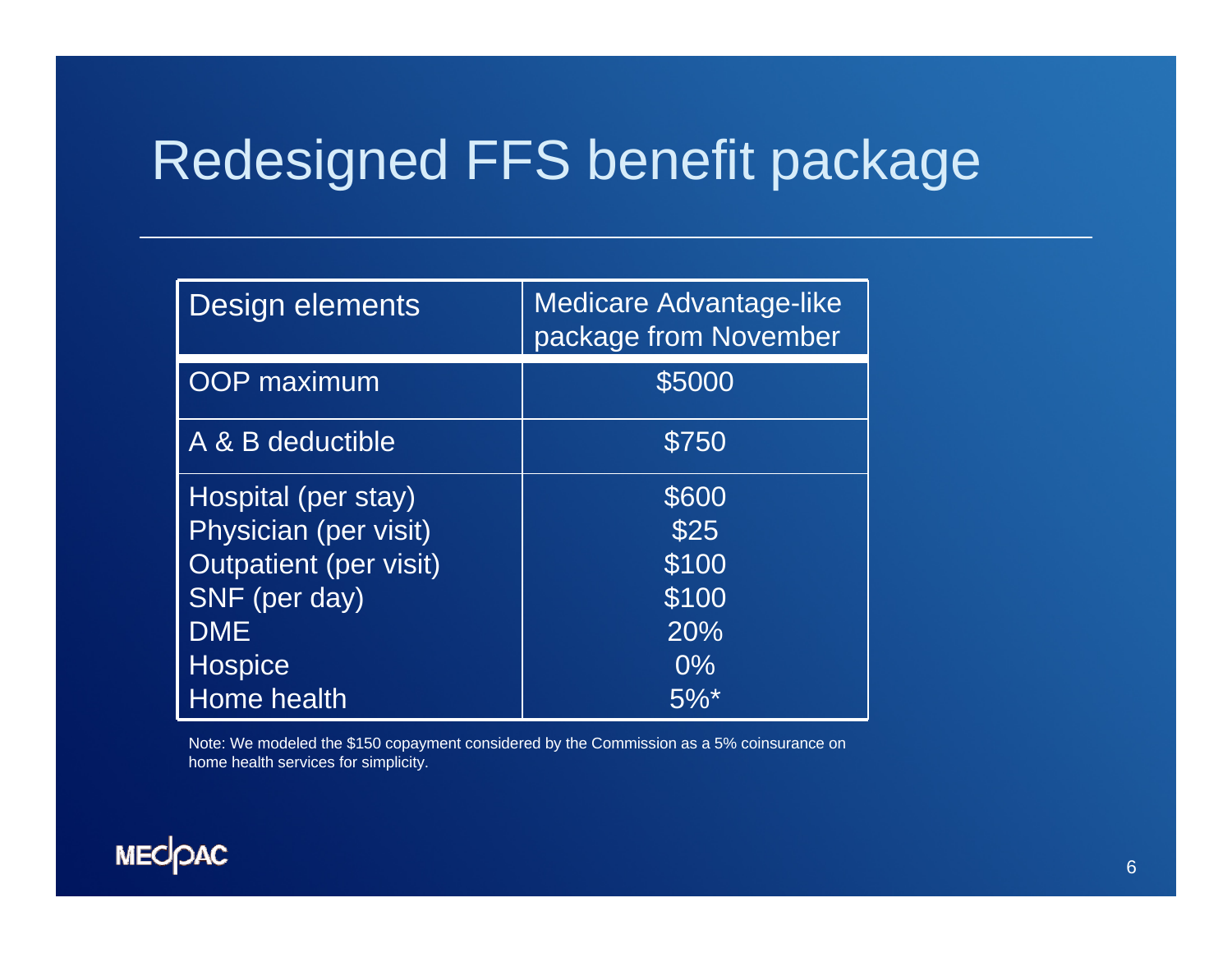# Redesigned FFS benefit package: illustrative alternatives

| Design elements              | "Beneficiary-neutral"<br>package | "Program-neutral"<br>package |
|------------------------------|----------------------------------|------------------------------|
| <b>OOP</b> maximum           | \$5000                           | \$5000                       |
| A & B deductible             | \$500                            | \$750                        |
| Hospital (per stay)          | \$750                            | \$750                        |
| Physician - PCP/specialist   | \$20/\$40                        | \$20/\$40                    |
| (per visit)                  |                                  |                              |
| Part B drugs                 | 20%                              | 20%                          |
| Advanced imaging (per study) | \$100                            | \$100                        |
| Outpatient (per visit)       | \$100                            | \$100                        |
| SNF (per day)                | \$80                             | \$100                        |
| <b>DME</b>                   | 20%                              | 20%                          |
| <b>Hospice</b>               | $0\%$                            | $0\%$                        |
| Home health                  | $5\%$ <sup>*</sup>               | $5\%$ <sup>*</sup>           |

Note: We modeled the \$150 copayment considered by the Commission as a 5% coinsurance on home health services for simplicity.

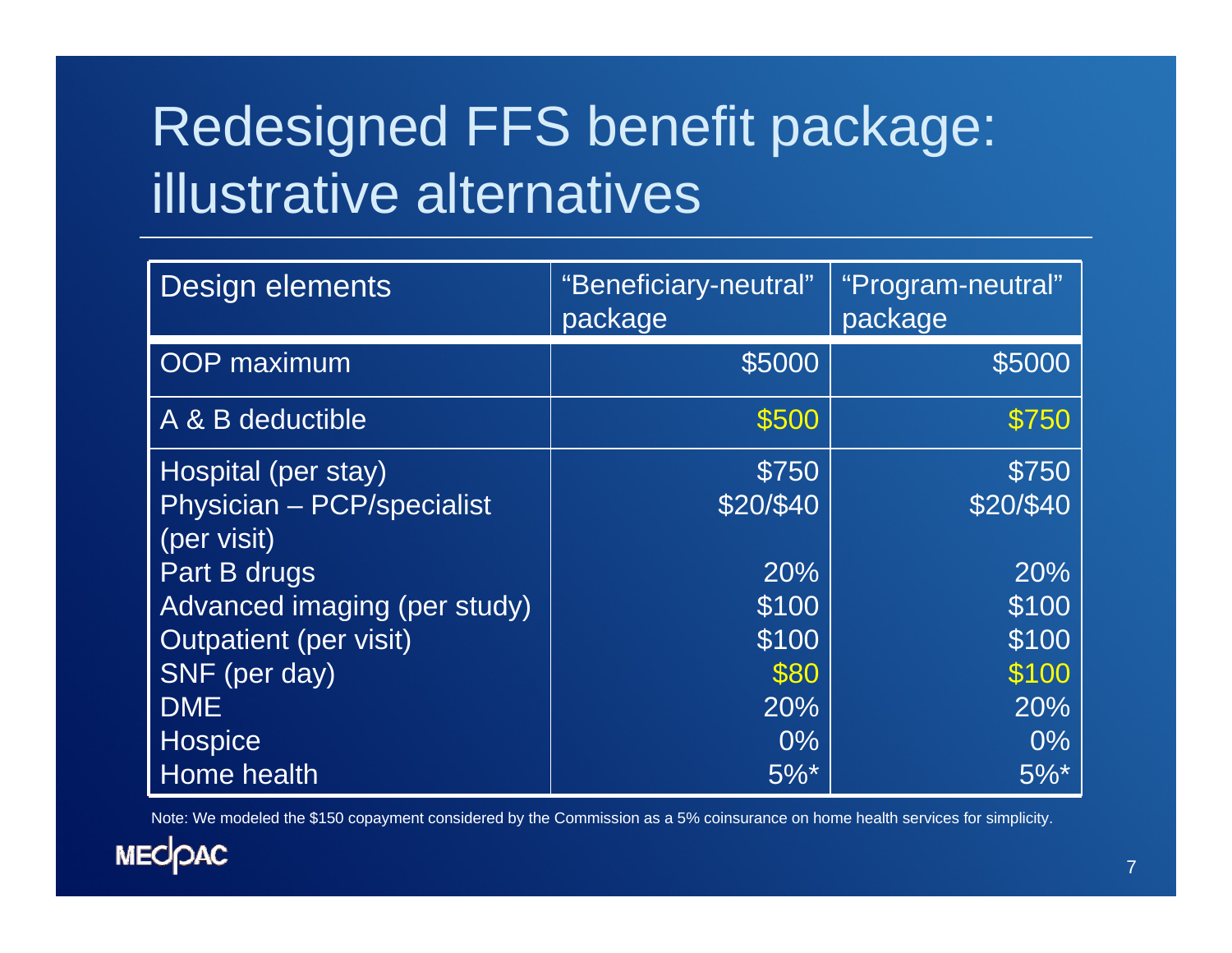#### Changes in Medicare OOP spending and premiums under alternative benefit packages, 2009



Note: Beneficiaries included in this analysis were enrolled in both Part A and Part B for the full year and not enrolled in private Medicare plans and Medicaid in 2009.

Source: MedPAC based on data from CMS.

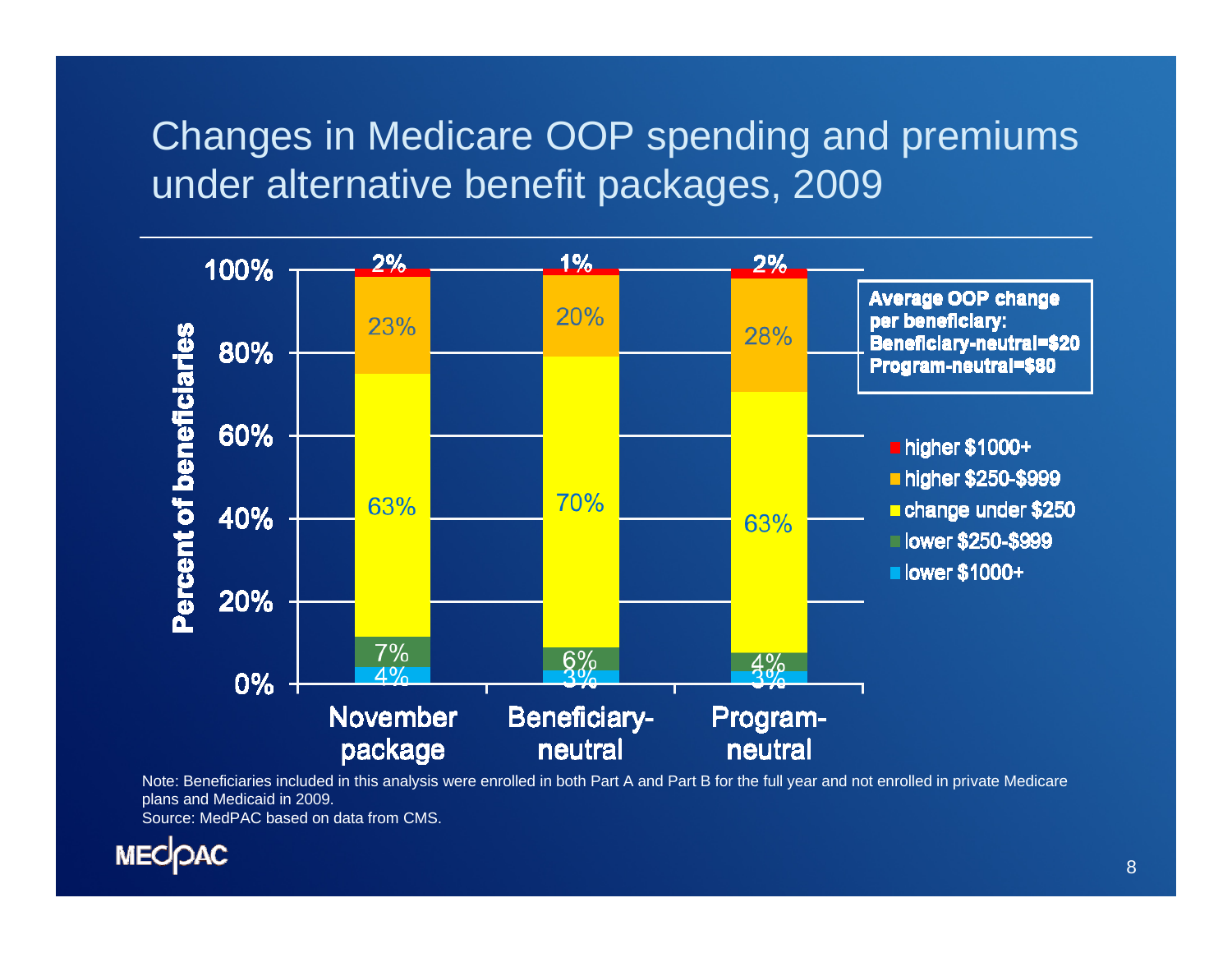### Excise tax on supplemental insurance

- $\blacksquare$ Tax approach over regulatory approach
- $\blacksquare$  Modeled a simple 20 percent tax on premiums of medigap and employer-sponsored retiree plans
	- **Provides revenues**
	- **Some might drop supplemental insurance**
- **Policy design questions** 
	- Tax rate
	- **Base on the generosity threshold of the coverage**
	- New vs. all supplemental insurance

**MECOAC**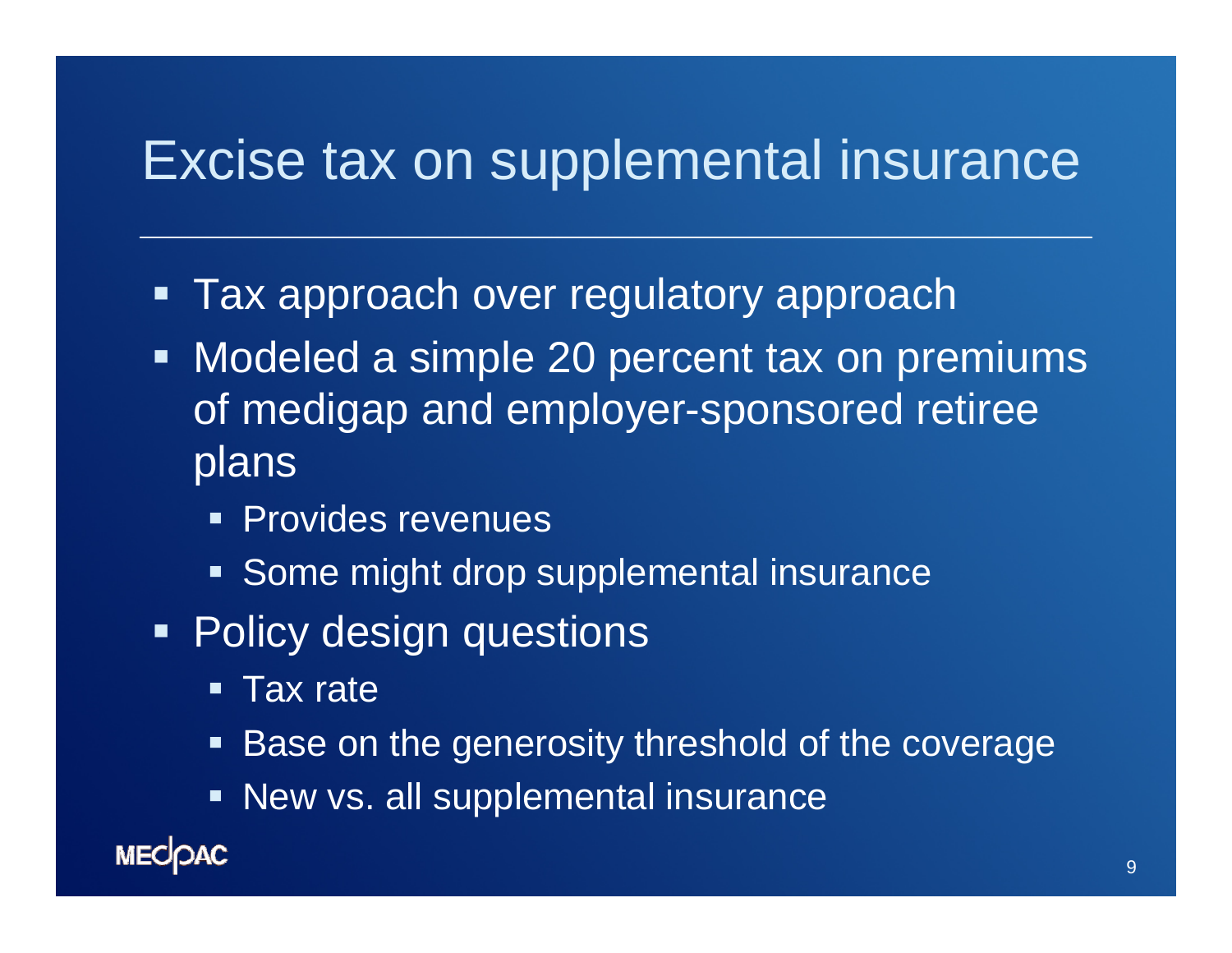#### Changes in Medicare OOP spending and premiums under tax on supplemental coverage, 2009



Note: Beneficiaries included in this analysis were enrolled in both Part A and Part B for the full year and not enrolled in private Medicare plans and Medicaid.

Source: MedPAC based on data from CMS.

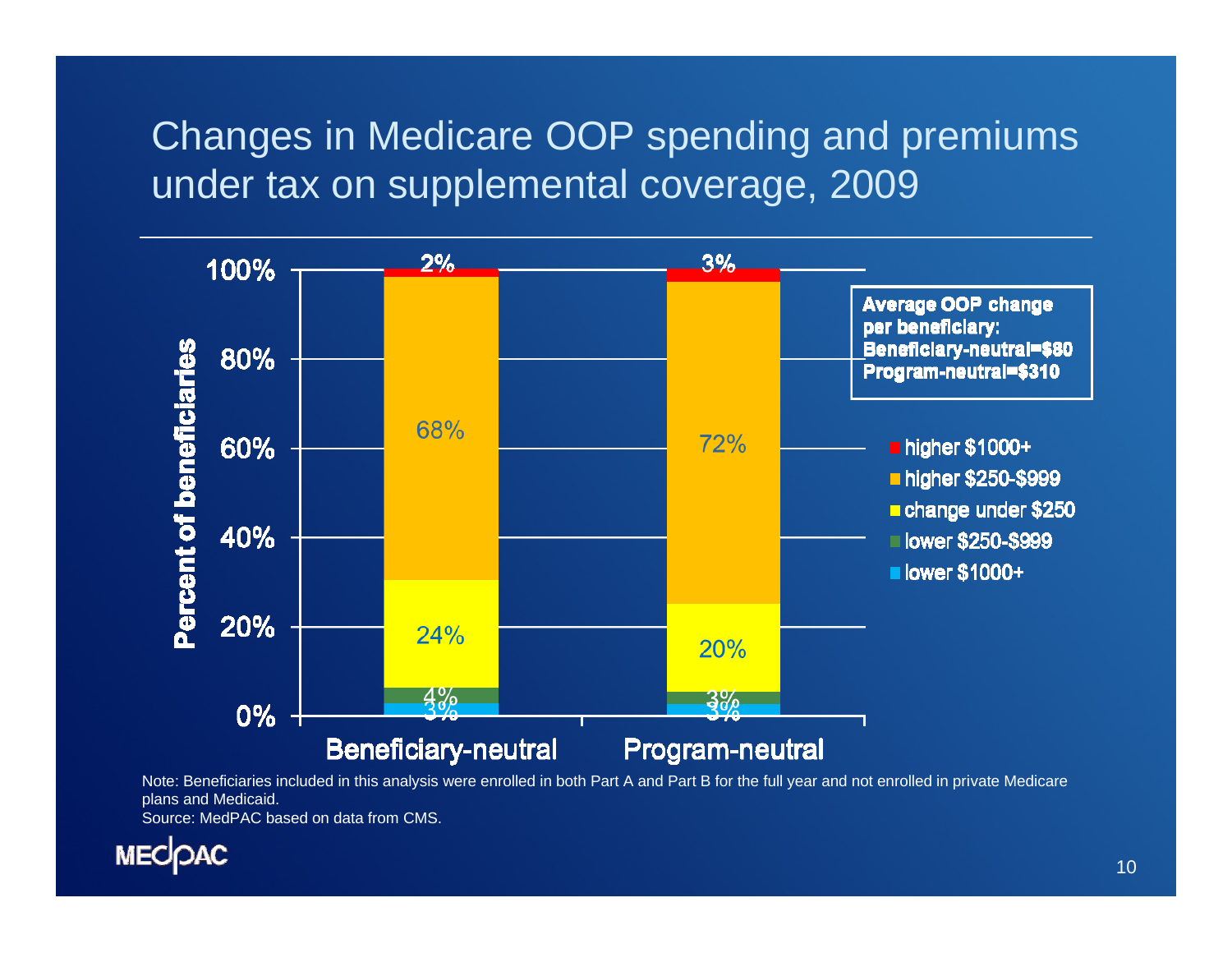## Budgetary implications

#### Change in annual program spending, 2009

|                                      | "Beneficiary-<br>neutral" package | "Program-neutral"<br>package |
|--------------------------------------|-----------------------------------|------------------------------|
| Medicare program<br>spending         | $+1\%$                            | $0\%$                        |
| Revenue offsets from<br>a $20\%$ tax | $-1.5%$                           | $-1.5%$                      |
| Net budgetary effect                 | $-0.5%$                           | $-1.5%$                      |

*Preliminary and subject to change.*

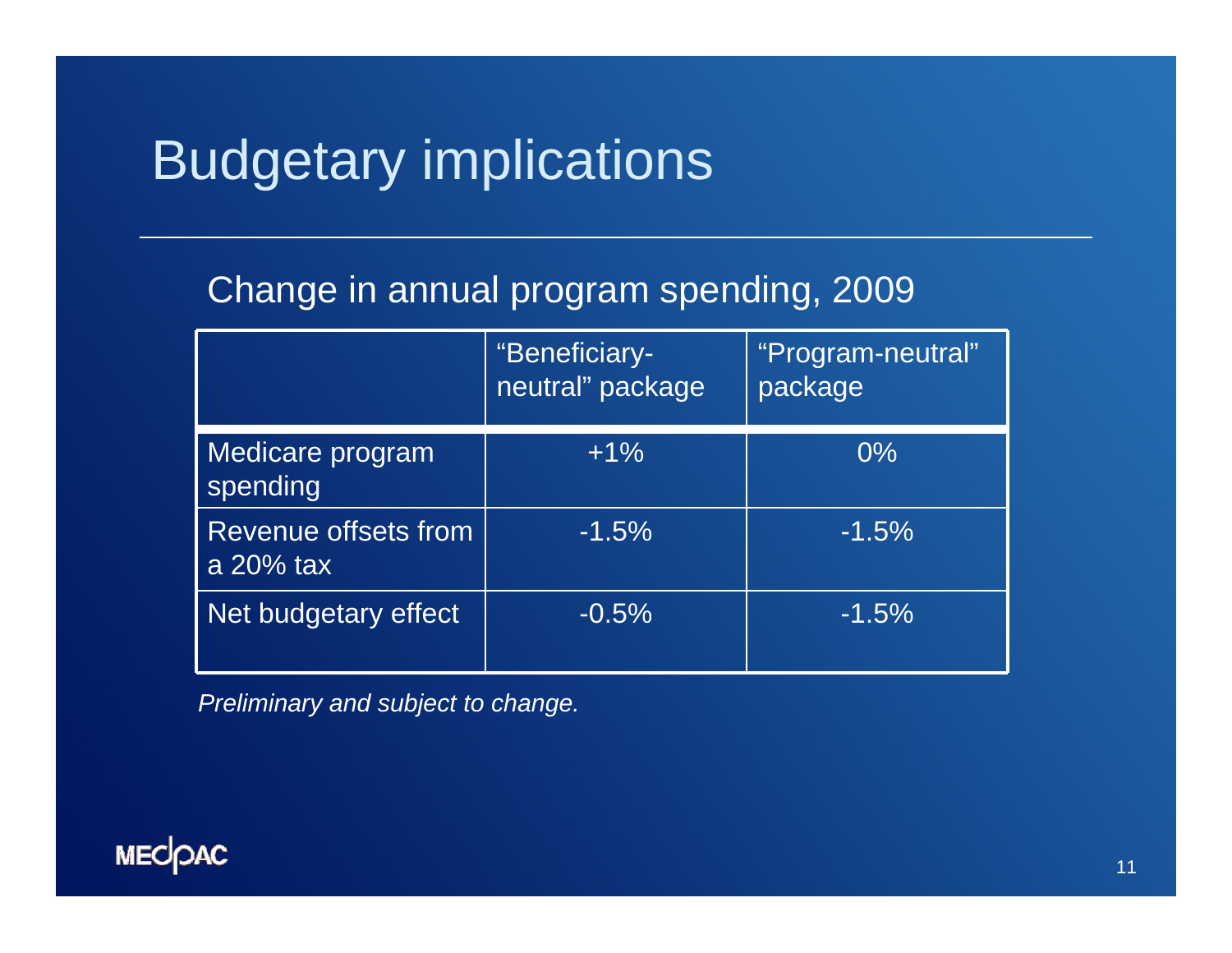## Caveats and limitations of our modeling

- One-year snapshot of relative changes—not a budget score
- $\blacksquare$ Excludes dually-eligible beneficiaries
- **Sensitive to behavioral assumptions**
- **Simplifying assumptions on supplemental** coverage
	- Average premiums
	- No reliable data on switching
- Does not capture the value of insurance for riskaverse beneficiaries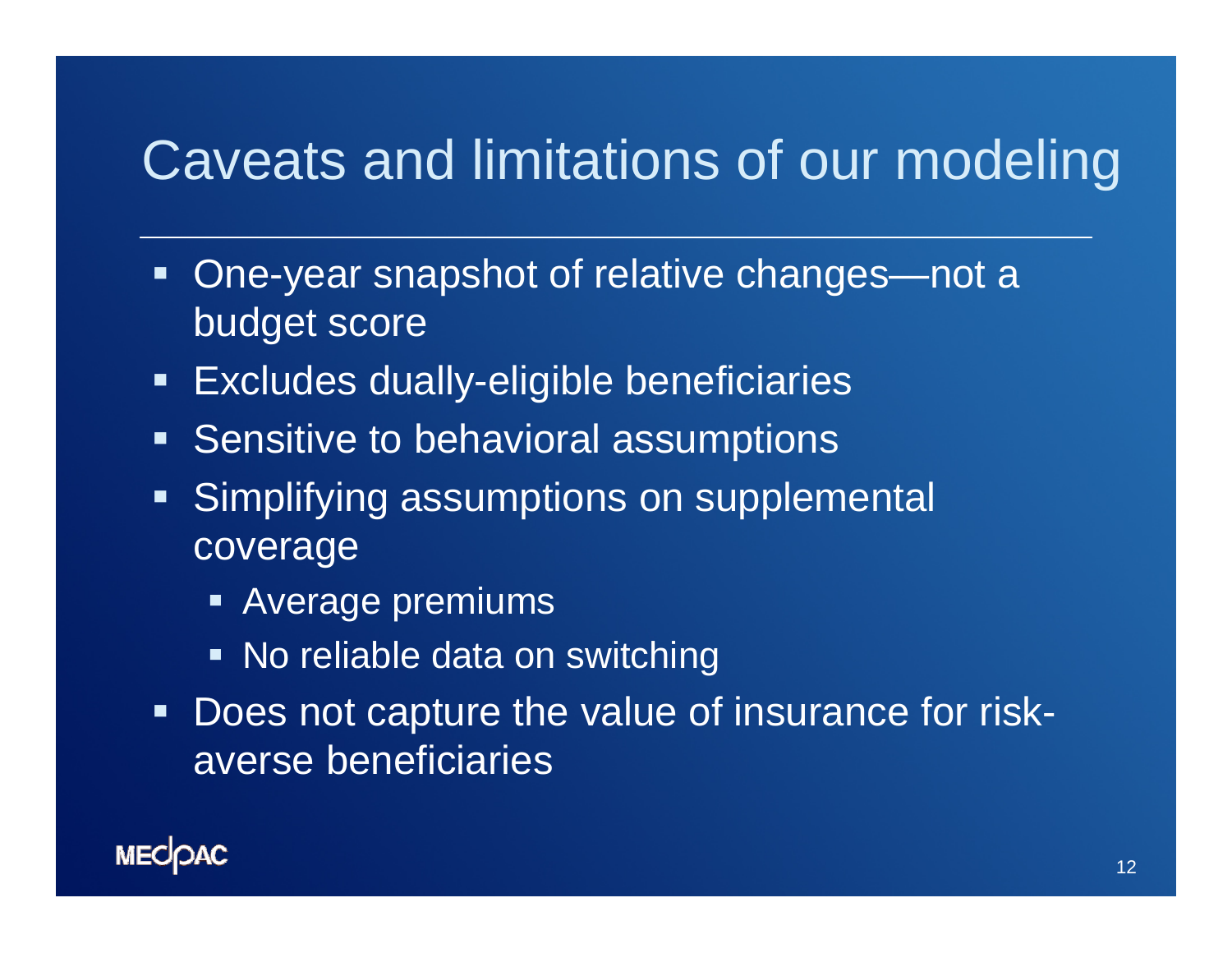## Flexibility in benefit design

- **Indentify key design elements that are** "fixed" vs. those that are allowed to vary based on medical evidence
- **Create appropriate incentives to** discourage low-value services and encourage high-value services
- **Give Secretary the authority to reduce** cost sharing on high-value services